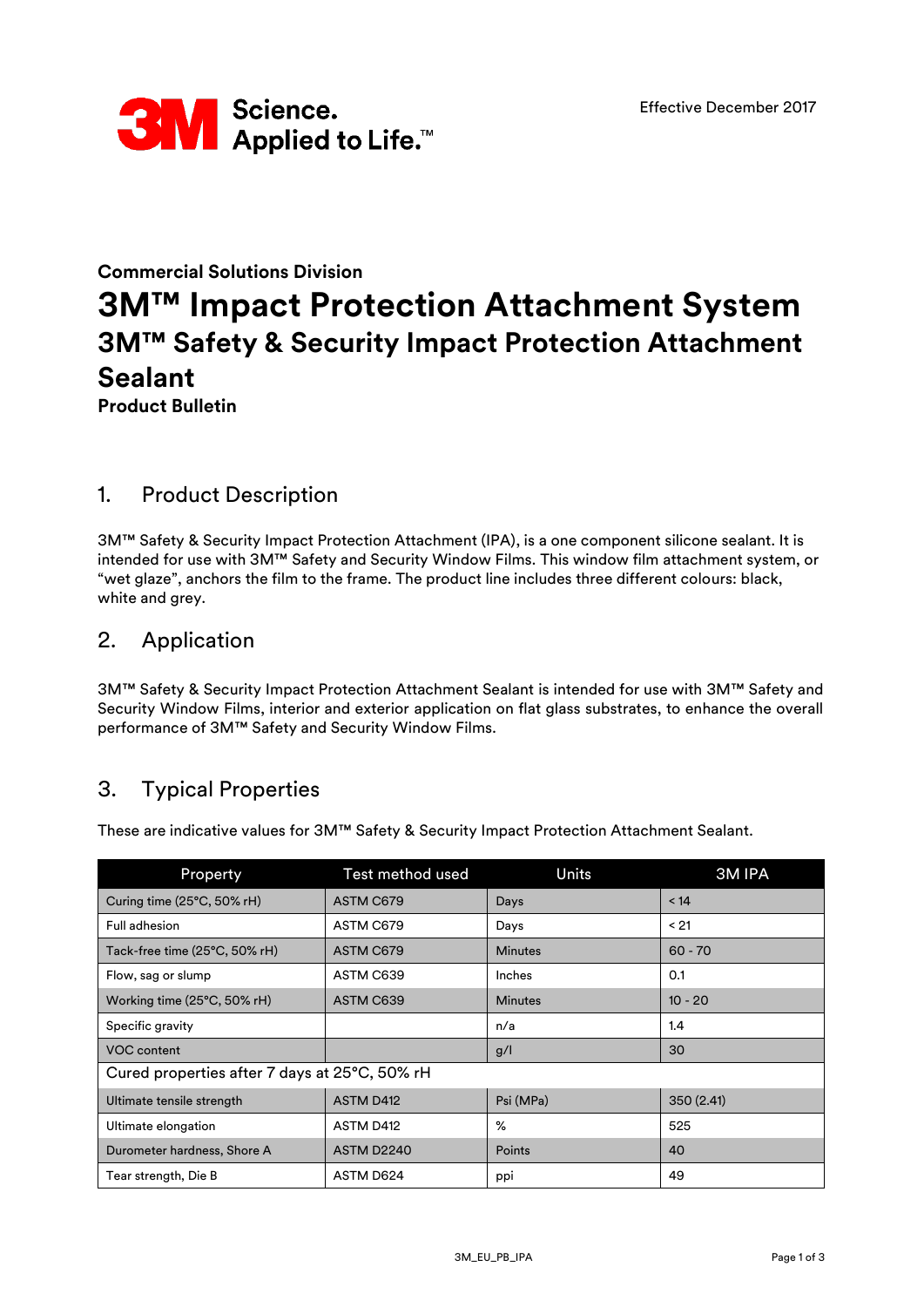# 4. User Information

4.1 Shelf Life and storage (prior to application)

Shelf life is at least 12 months form the manufacturing date. Material should be stored in its original packaging away from direct sunlight. Recommended storage conditions are +21°C and 40-50% relative humidity. Avoid extreme temperature ranges during storage.

The shelf life as defined above remains as indicative and maximum data, subject to many external and non-controllable factors. It may never be interpreted as warranty

#### 4.2 Application

These are indicative values for 3M™ Window Film products.

| Preparation                    | Thorough cleaning of window frame and glazing is required<br>before applying the window film and IPA.<br>Install back-up material, setting blocks, spacer shims and<br>tapes    |
|--------------------------------|---------------------------------------------------------------------------------------------------------------------------------------------------------------------------------|
| Application method             | Apply IPA in a continuous step using a positive pressure and<br>suitable bulk dispensing equipment. Tool the sealant to<br>spread it against the window film and joint surface. |
| <b>Application temperature</b> | From $+4^{\circ}$ C to $+30^{\circ}$ C                                                                                                                                          |
| Service temperature            | From $-40^{\circ}$ C to $+70^{\circ}$ C                                                                                                                                         |
| <b>Drying Time</b>             | The average curing time is between 7 and 14 days depending<br>on ambient conditions. Full adhesion is reached after 14 to 21<br>days, also dependant on ambient conditions      |
| <b>Blast mitigation</b>        | Use a minimum of 12 mm bead overlap on both frame and film                                                                                                                      |
| Windstorm debris protection    | Use a minimum of 9 mm bead overlap on both frame and film                                                                                                                       |

#### Figure 1